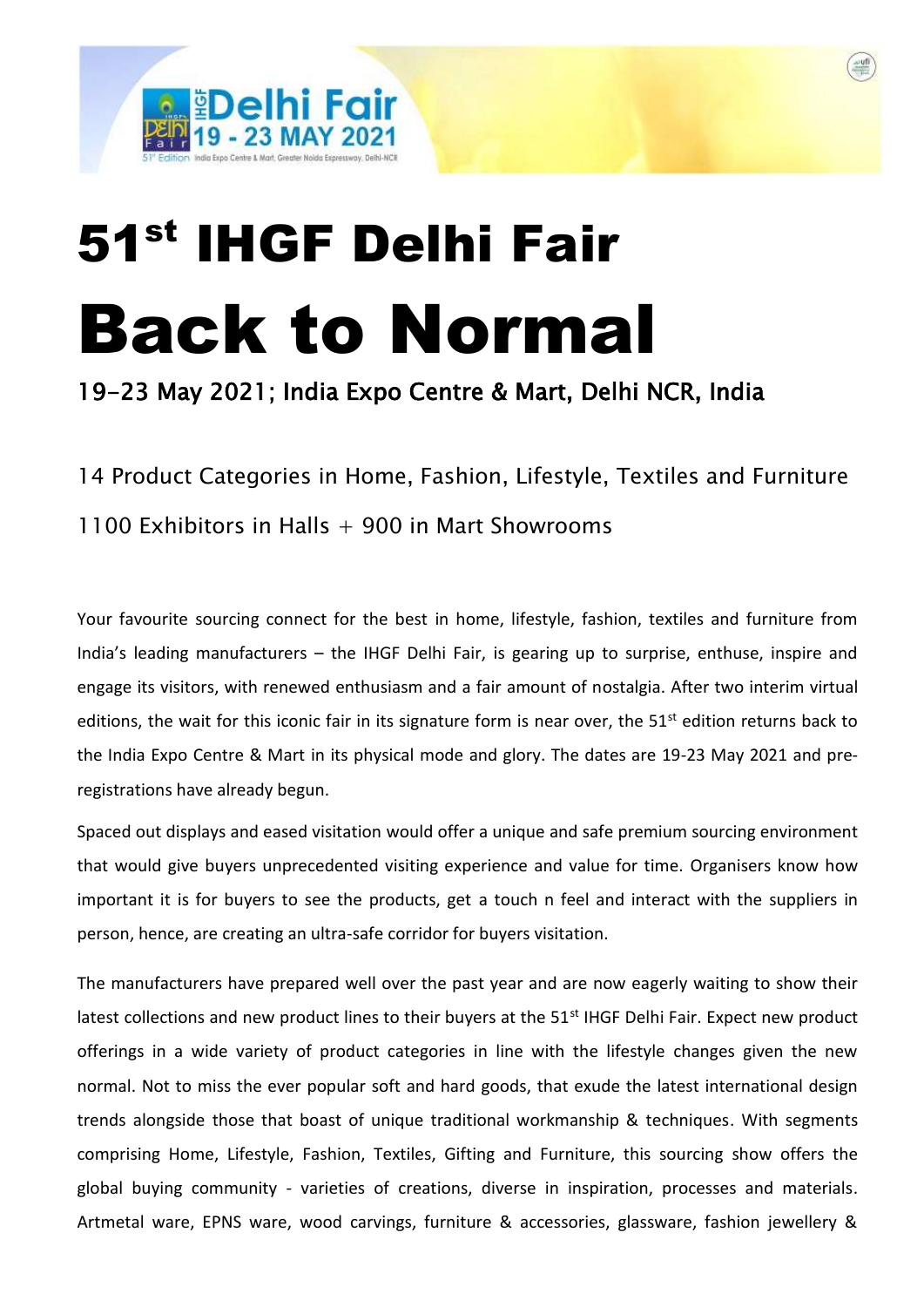accessories, hand-printed textiles, shawls, stoles & scarves, embroidered goods, lace, toys, houseware, decorative, gifts & general handicrafts, home textiles and home accessories, candles & incense, pottery, terracotta & ceramics, nautical instruments, Christmas and floral decorations, dry flowers & potpourri, handmade paper products, crafts made of leather, lacquer, marble, etc. are just some of them. Eco-friendly & sustainable lines include tradition inspired urbane lifestyle assortments in natural materials and seasonal derivatives like hemp, wool, silk, jute, bamboo, kora grass, river reed, burlap, etc. So, mark your dates for great selections, quality products, competitive pricing and more.

Added attractions like Theme Pavilions, Trend Areas, Craft Demonstrations and Knowledge seminars, besides Buyer lounges and refreshment zones would make attending the show a truly wholesome experience.

A complete road map for safe and convenient visitation is in place to ensure return to the inimitable and vibrant physical fair as exhibitors eagerly wait to show their collections and welcome buyers, like good old days.

#### **Hospitality - Be Our Guest**

Health and safety being the top priority of visiting buyers, Star category hotels with all Standard Operating Procedure (SOP) pertaining to Covid Compliance have been earmarked for their stay. Airport transfer and to & fro shuttle from venue is also offered to them.

#### **Health Safety - Checks & Care**

**Spaced Out Displays:** The show would be spread out with the 900 permanent showrooms spread across 4 floors that have wide aisles and galleries. 1100+ booths in the 14 exhibition halls would be well spread out, as aisles in halls would be wide to facilitate spread-out visitor traffic with one-way routes, with intervals. Giving top priority to health and safety the show and venue management teams are formalising measures that go beyond the recommended government standard and also convenience visiting buyers and exhibitors to interact uninhibited. **Touch free – Registrations & Safe Access:** EPCH has added precaution by sectioning larger registration areas, with multiple selfregistering options and e-counters, allowing distancing and facilitating 'no touch' smooth movement processes to be in place. There would be additional facilities like provision of Left Luggage sanitization, sanitized foot mats, etc.

#### **The Year that's been**

IHGF Delhi Fair, known as the world's largest congregation of handicrafts exhibitors will revive its glory after going virtual for two editions during 2020. Its organisers – Export Promotion Council for Handicrafts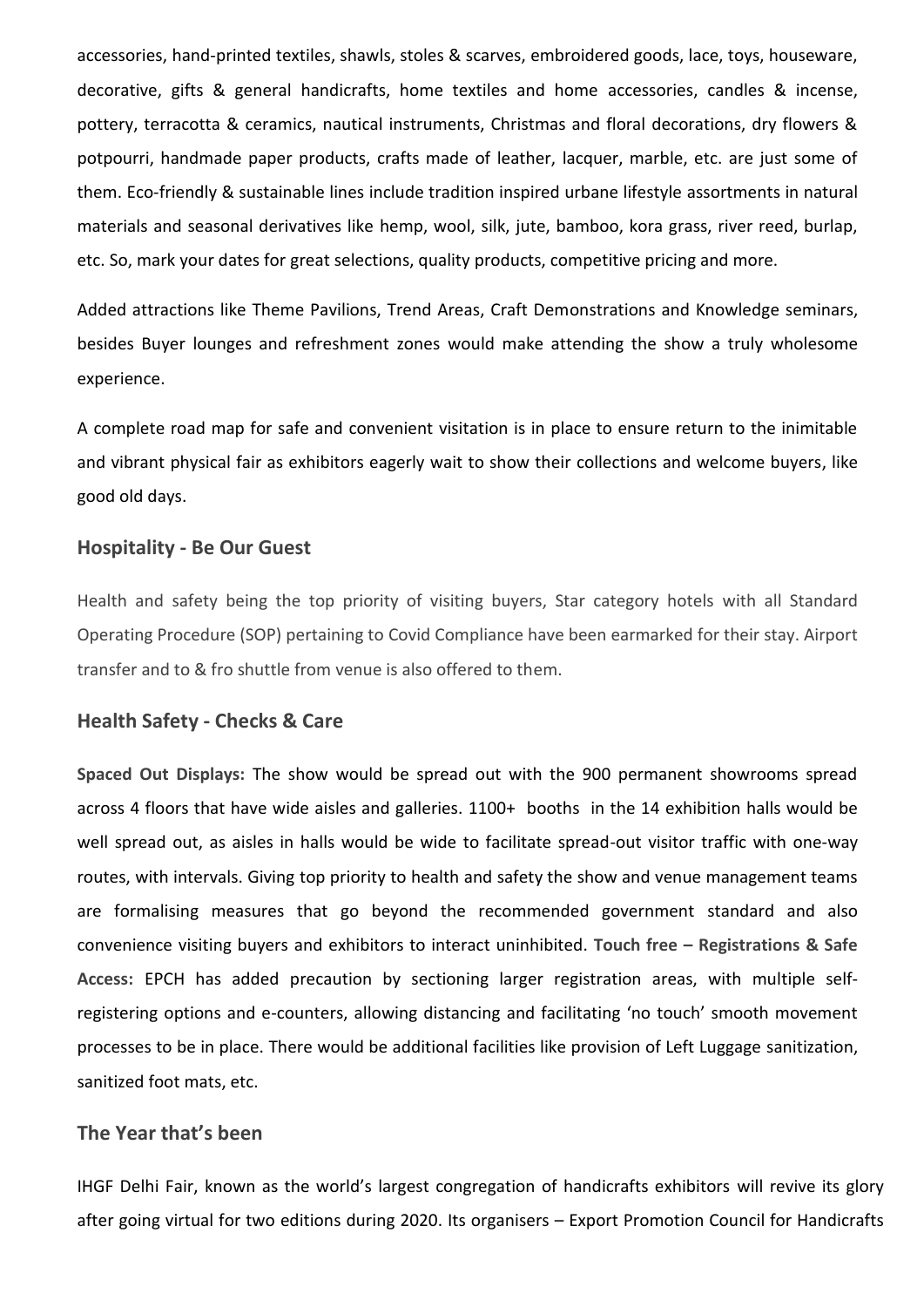(EPCH) set a new order for sourcing amid the pandemic, continuing the business interface between buyers from across the world and exporters in India.

#### **Major Product Groups at IHGF Delhi Fair**

Gifts & Decoratives | Furniture & Accessories | Home Textiles & Furnishing | Houseware & Home Utility | Lamps & Lighting | Christmas & Festive Décor | Carpets, Rugs & Floor Coverings | Bathroom Accessories | Lawn & Garden Ornaments I Handmade Paper, Gift Wraps & Stationery | Eco Friendly & Natural Fiber Products | Candles, Incense & Potpourri |Spa & Wellness | Fashion Jewellery & Accessories

#### **About the Organisers**

IHGF Delhi Fair is organized twice every year in Spring and Autumn editions, by the Export Promotion Council for Handicrafts (EPCH), the apex organization representing handicraft manufacturers & exporters in India. EPCH facilitates its 10,000+ members to customize and offer unique styles and quality products to the global sourcing community. Beyond providing unparalleled business platforms to buyers & sellers, EPCH also provides comprehensive information about the sector to international buyers and ensures optimal interface between the Indian handicrafts industry and international buyers, facilitating harmonious business.



**Register at:** [www.ihgfdelhifair.in/register](http://www.ihgfdelhifair.in/register)

For more information, please contact-



**Export Promotion Council For Handicrafts,** "EPCH HOUSE", Sector – C, Pocket – 6 & 7, LSC, Vasant Kunj, New Delhi – 110070 , India. Tel : +91-11-26125893/ 26135256 Fax : +91-11-26135518/19 Email : [visitors@ihgfdelhifair.in,](mailto:visitors@ihgfdelhifair.in) Website : [www.epch.in](http://www.epch.in/)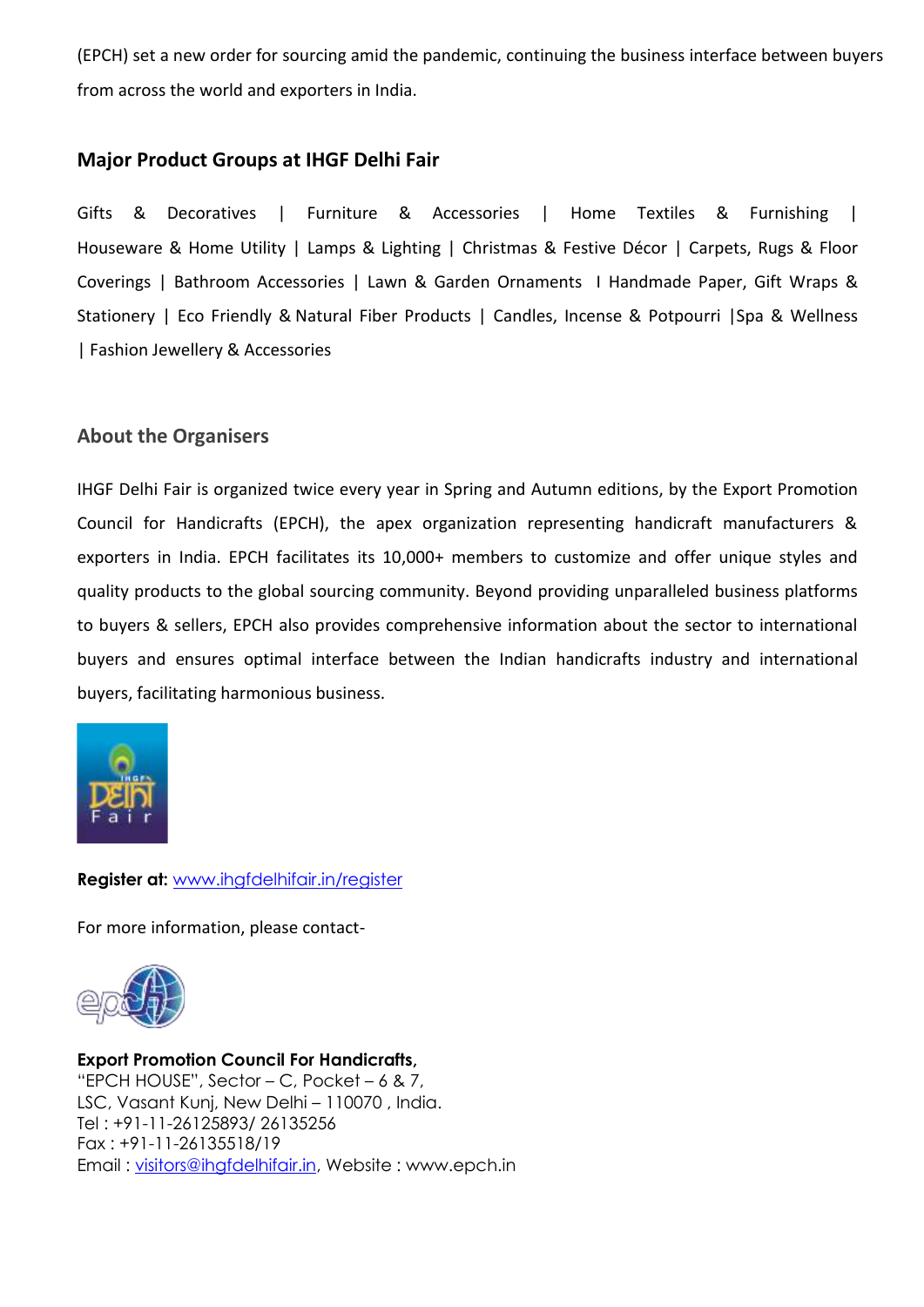

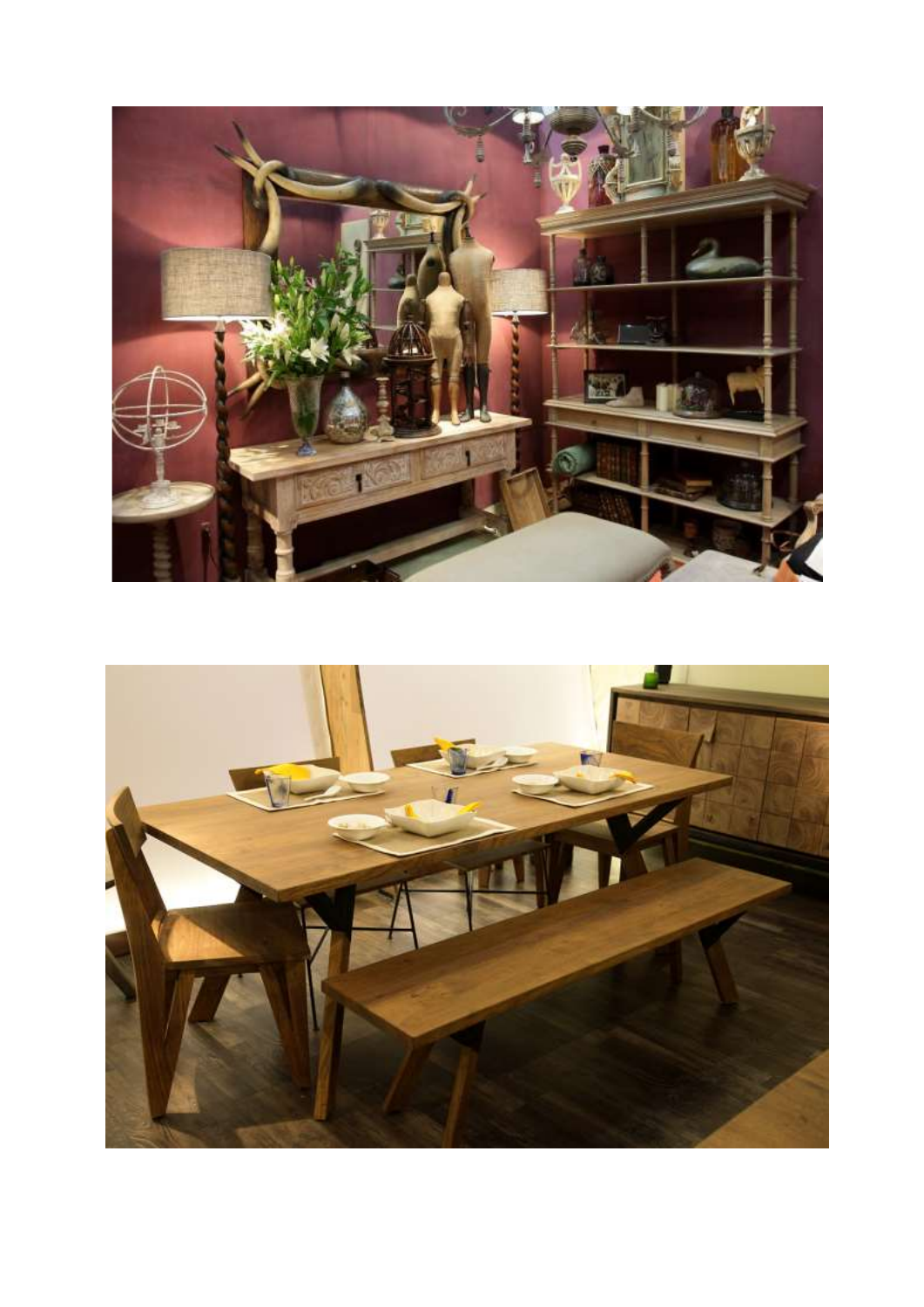

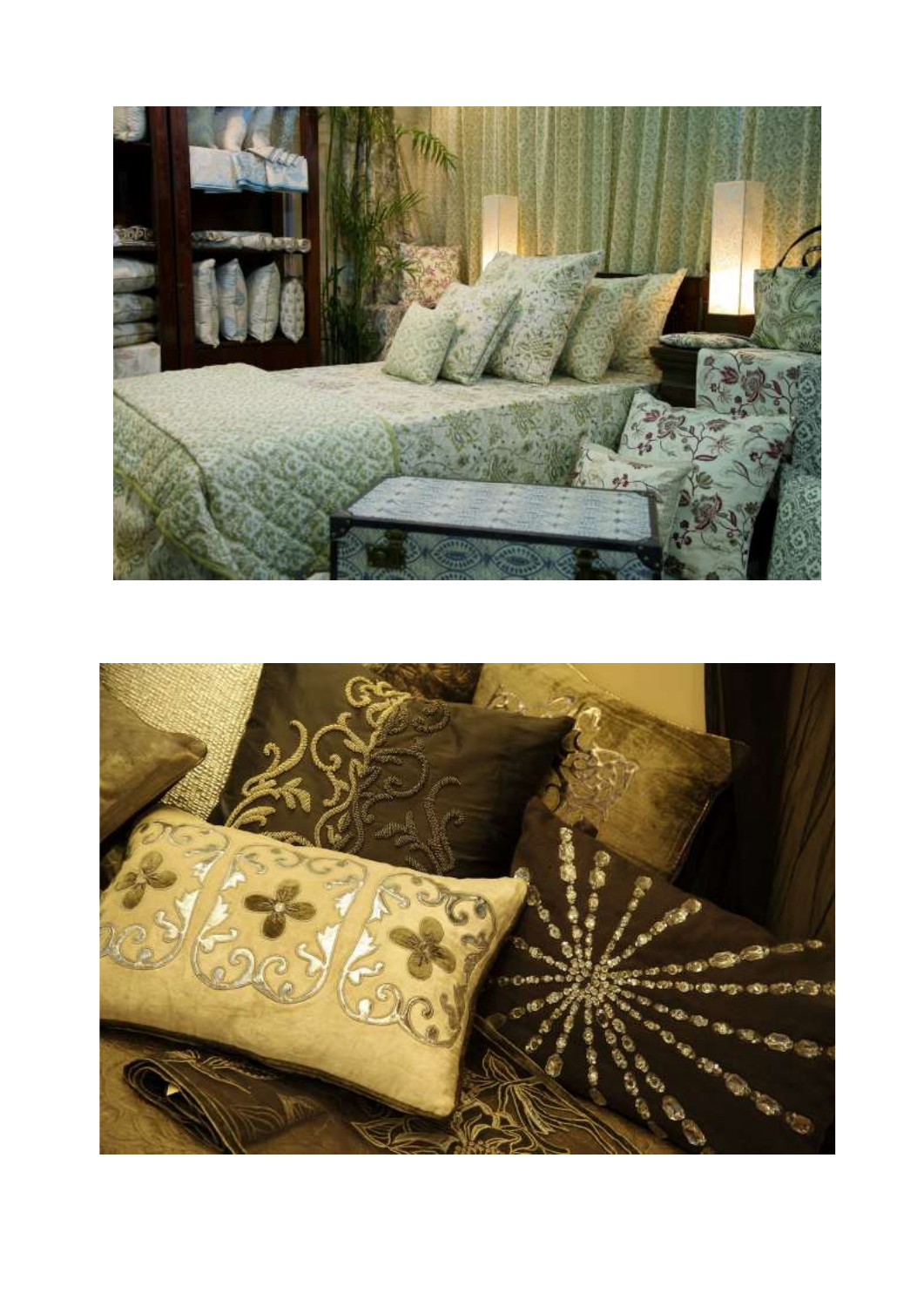

![](_page_5_Picture_1.jpeg)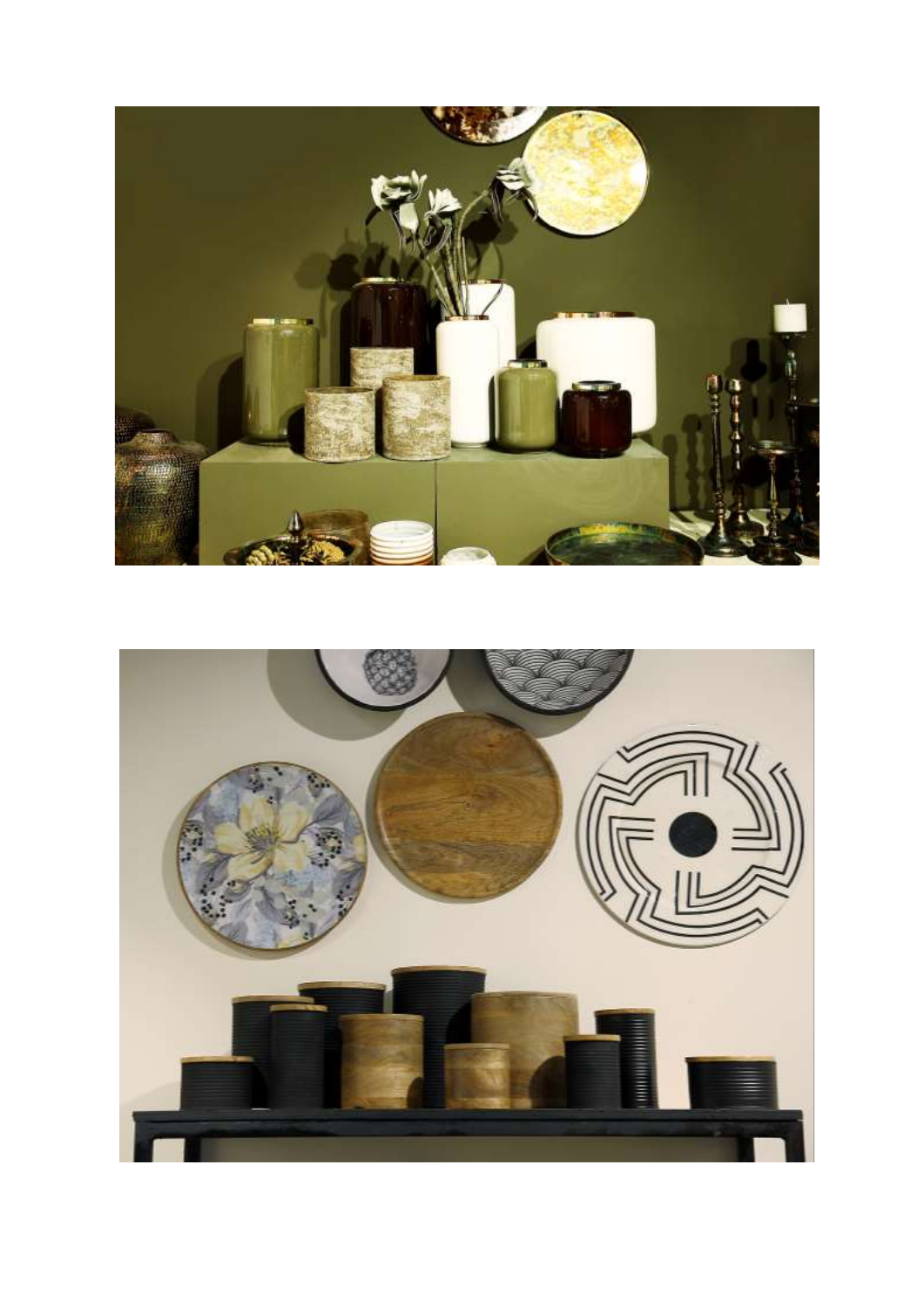![](_page_6_Picture_0.jpeg)

![](_page_6_Picture_1.jpeg)

![](_page_6_Picture_2.jpeg)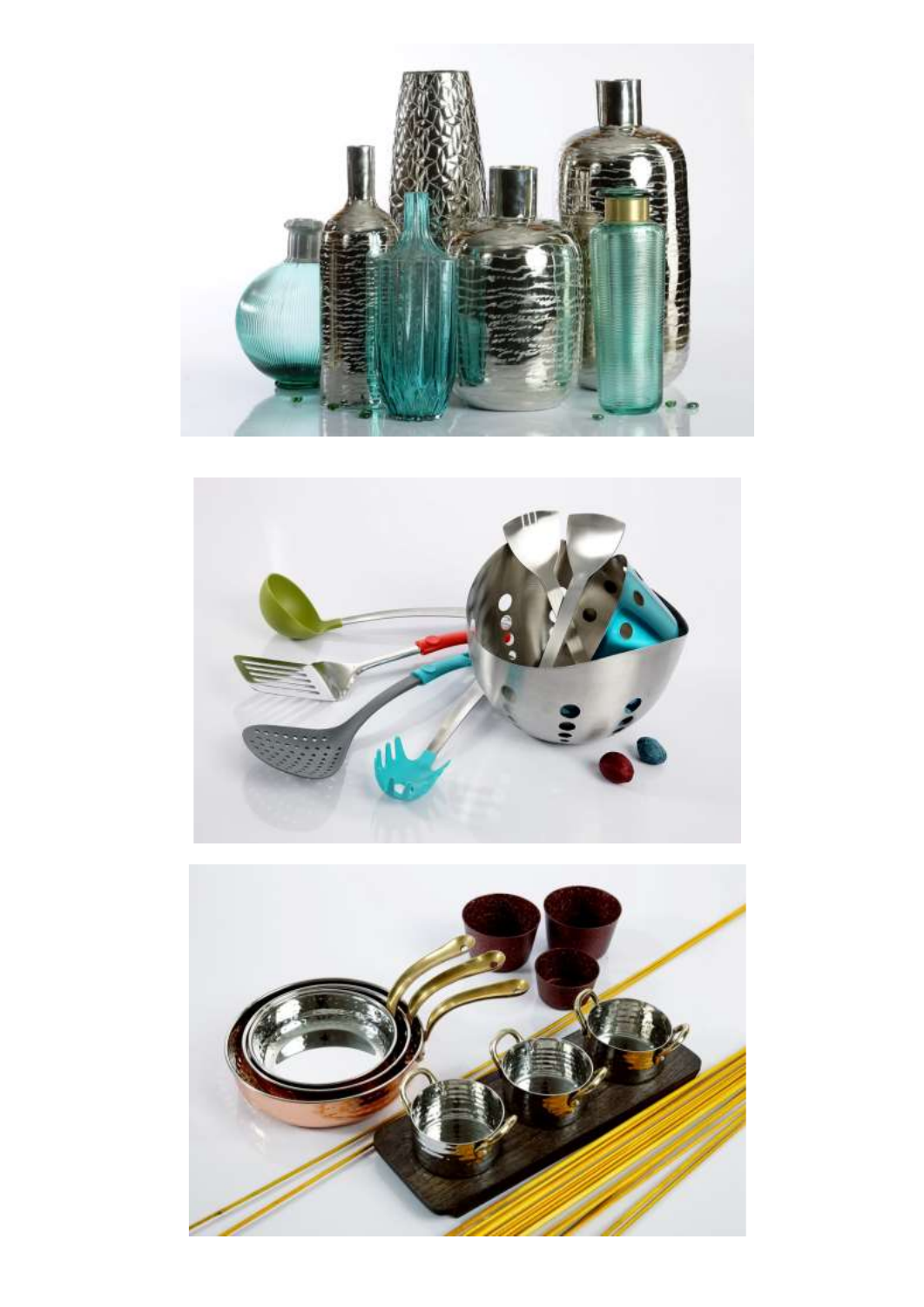![](_page_7_Picture_0.jpeg)

![](_page_7_Picture_1.jpeg)